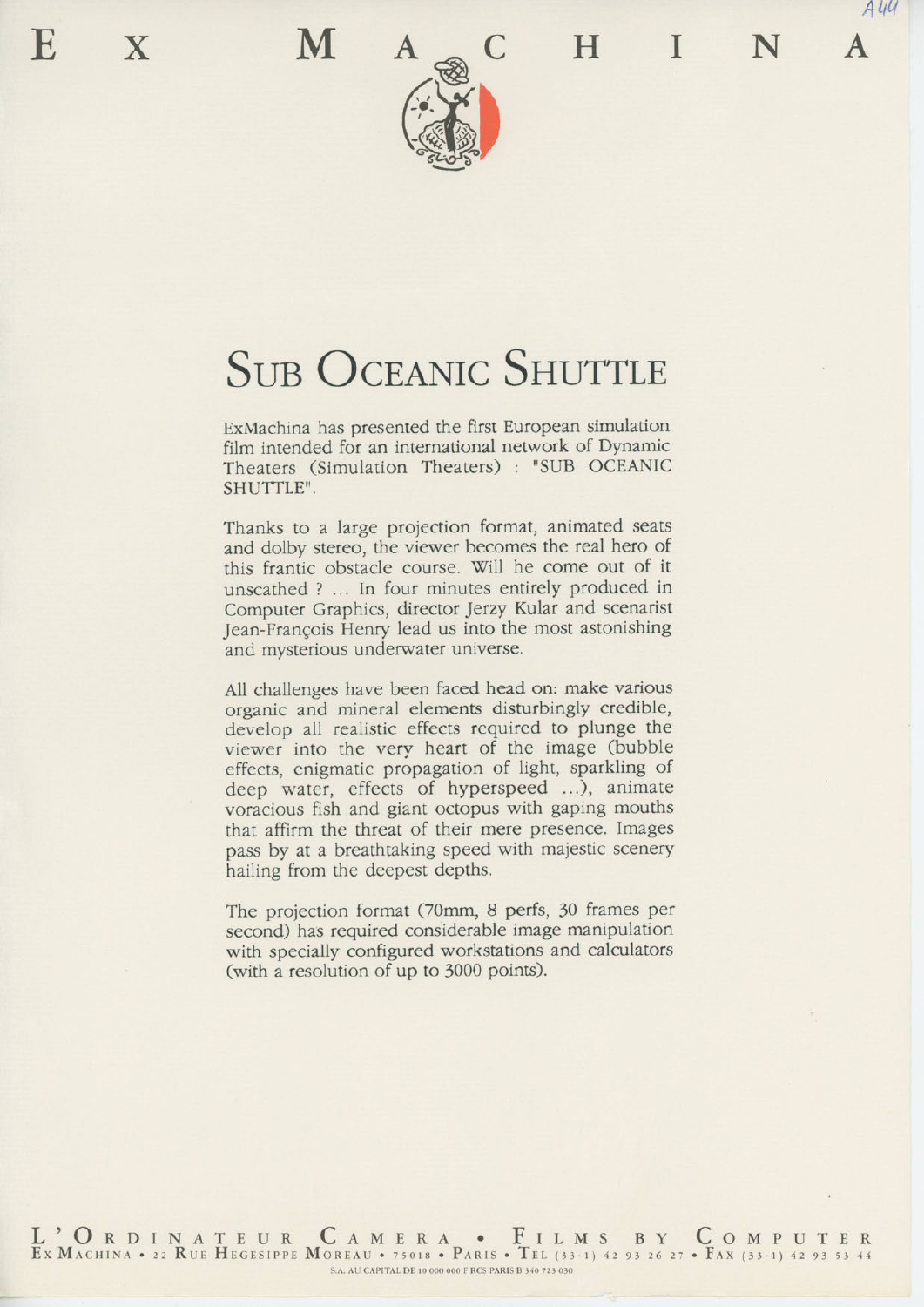



### **CREDITS**

#### **SUB OCEANIC SHUTTLE**

*Production Computer Animation Direction Art Direction Screenplay Graphic preparation*

*Modélisation supervision Modélisation*

*Animation*

*Paintbox*

IWERKS Entertainment EX MACHINA Paris Jerzy Kular Jean-François Henry Jean-François Henry and Jerzy Kular Hoël Couassin Véronique Malaval Eric Randall Laurent Rullier Michel Falduti Estelle Chedebois Fabrice Delapierre Jean-Baptiste Lère Patrick Pestel Cécile Picard Franck Schmidt Violaine Janssens Steve Braggs Pierrick Brault Philippe Gluckman Hélène Gosset Matthieu Grospiron Majid Loukil Jean-Luc Savarino Frédéric Schmidt Philippe Tastet Yannick Violin Marc Bellan

L ' O R D EX MACHINA • INATEUR CAMERA • FILMS BY COMPUTE 22 RUE HEGESIPPE MOREAU • 75018 • PARIS • TEL (33-1) 42 93 26 27 • FAX (33-1) 42 93 53 44 S.A. AU CAPITAL DE 10 000 000 F RCS PARIS B 340 723 030